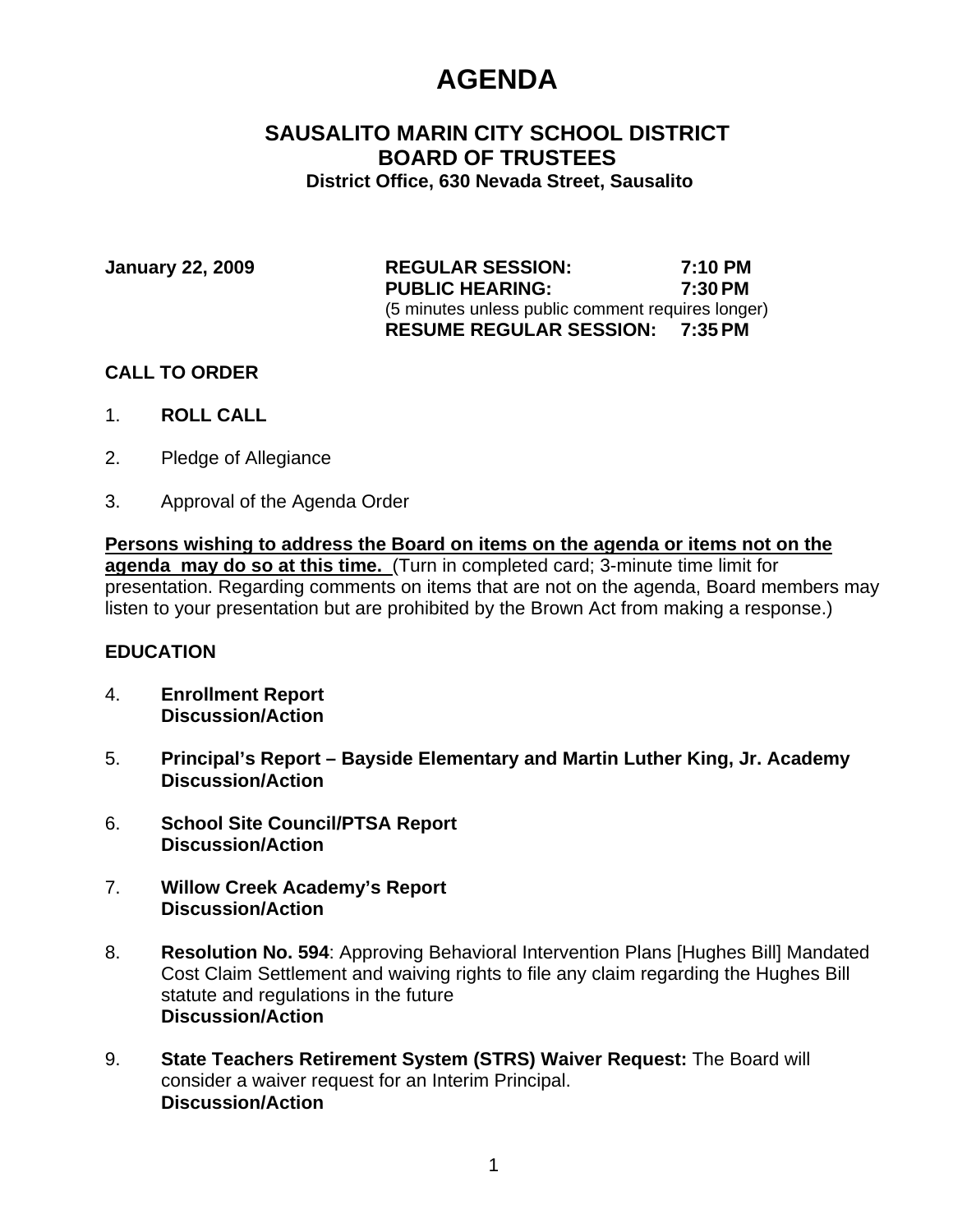10. **Marin Community Foundation Arts Education Demonstration Project:** Ms. Carol Cooper and Superintendent Debra A. Bradley attended a meeting on December 18, 2008 at the Marin Community Foundation. Among others in attendance, was Mr. Tom Peters, President and CEO of the Marin Community Foundation.

 At the meeting, they learned that the schools of Sausalito Marin City School District – Bayside Elementary, Martin Luther King, Jr. Academy and Willow Creek Academy - were invited to submit a Planning to Plan Proposal leading to a full Project plan for an integrated arts education program.

 The Project would be funded over multiple years with resources for professional development for classroom teachers, appropriate arts materials and resident artists. The total amount of funding has not been identified but there are resources for the development of the planning proposal. Among the outside providers being considered as artistic partners are California Poets in the Schools and Youth in Arts. As one of the requirements, the District must agree to provide a classroom for art instruction.

 Staff recommends the Board support a dedicated classroom for art instruction. The facility would be a shared space between students of Bayside Elementary and Willow Creek Academy.

 The new Martin Luther King, Jr. Academy will have a music/art room for its own dedicated arts area.  **Discussion/Action** 

# 11. **CALIFORNIA SCHOOL EMPLOYEES ASSOCIATION (CSEA)**

 A. Dr. Debra A. Bradley, Superintendent, will sunshine the District's proposed initial contract proposal 2008/2009 for active employees

 B. The Board will hear public comment prior to adopting District's proposed initial 2008/2009 proposal to the California School Employees Association (CSEA).

 C. Board Action to Accept District's Initial 2008/2009 Proposal to the California School Employees Association for Active Employees. **Discussion/Action** 

# **BUDGET**

12. **District Annual Financial/Audit Report for Year End June 30, 2008**: Mr. Stephen Roatch, Stephen Roatch Accountancy Corporation, will review the District audit, including the financial and performance audits for Bond Fund #21. The Board will consider acceptance of the audit reports. **Discussion/Action** 

### 13. **Willow Creek Academy**

 A. **First Interim Report:** District Board discussion and comment on the First Interim Report submitted by Willow Creek Academy on December 11, 2008 **Discussion**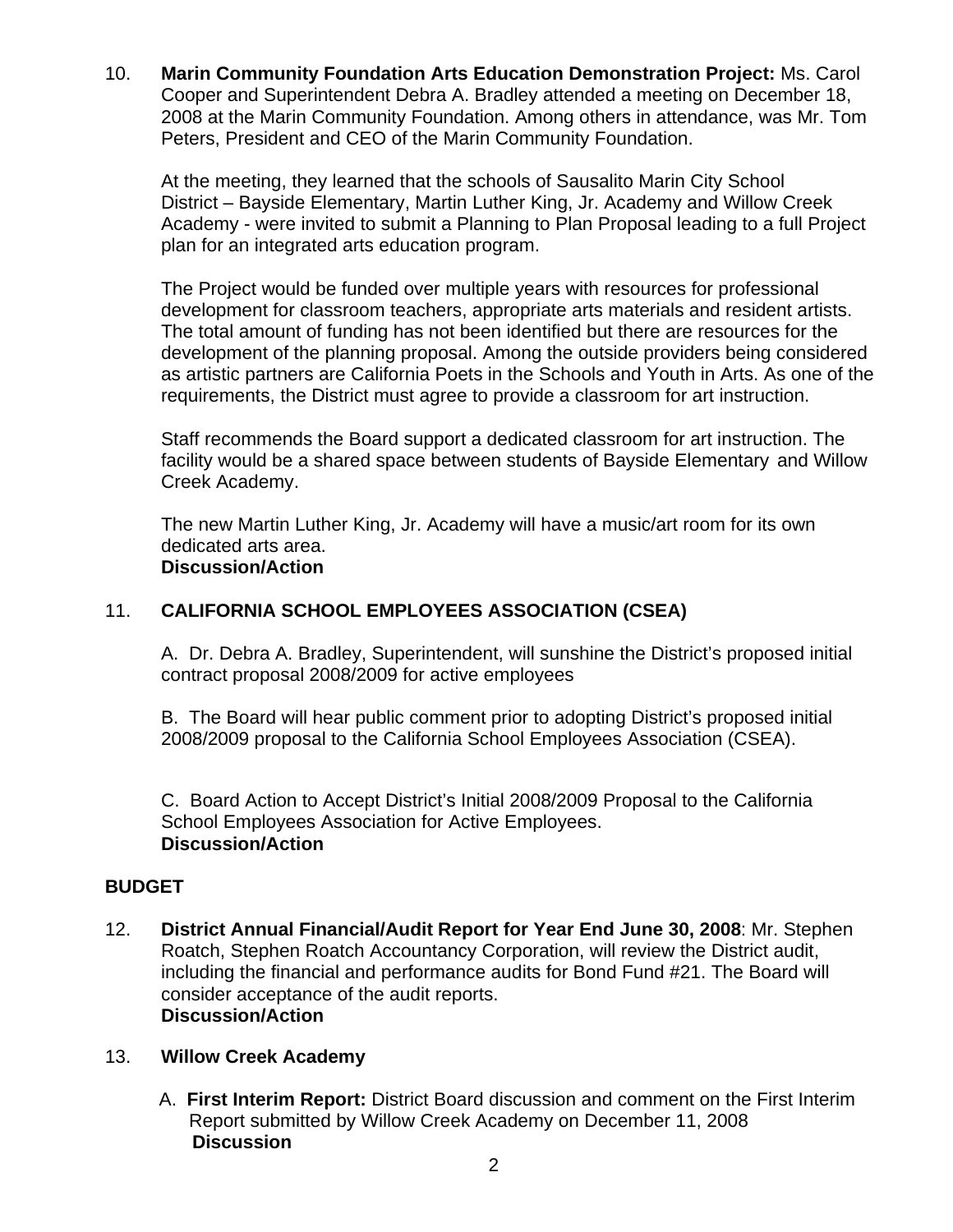- B. **Annual Financial/Audit Report for Year End June 30, 2008** The Board will consider acceptance of the audit report for Willow Creek Academy. **Discussion/Action**
- C. **Willow Creek Academy Financial Report Discussion/Action**

## **VACANCY AND APPOINTMENT TO THE BOARD OF EDUCATION**

- 15. **Resignation of Board Trustee:** The Board will accept the resignation of Trustee, Whitney Hoyt, effective January 7, 2008 **Discussion/Action**
- 16. **Review of Current Bylaw of the Board 9222 Resignation Discussion**
- 17. **Review of Current Bylaw of the Board 9223 Filling Vacancies Discussion**
- 18. **Timeline to Fill Board Vacancy Discussion/Action**
- 19. **Committee to Ensure Applicant Eligibility for Board Membership (BB 9223) Discussion/Action**

# **FACILITIES**

20. **Director of Facilities and Operations' Report Discussion** 

### **CONSENT AGENDA**

- 21. Approval of the minutes of the regular meeting of August 28, 2008
- 22. Approval of the minutes of the organizational and regular meetings of 12/11/08
- 23. Acceptance of the minutes of the Facilities Sub Committee meeting of 12/18/08
- 24. Acceptance of the minutes of the Facilities Sub Committee meeting of 01/08/09
- 25. Business/Personnel Manager's Report
	- Distribution of Certificated Seniority List
- 26. Payment of warrants under:
	- Batch 43 Fund 01 in the amount of \$132,240.45
	- Batch 43 Fund 13 in the amount of \$2,884.81
	- Batch 43 Fund 21 BOND in the amount of \$65,912.79
	- Batch 44 Fund 01 in the amount of \$34,740.09
	- Batch 44 Fund 13 in the amount of \$2,086.22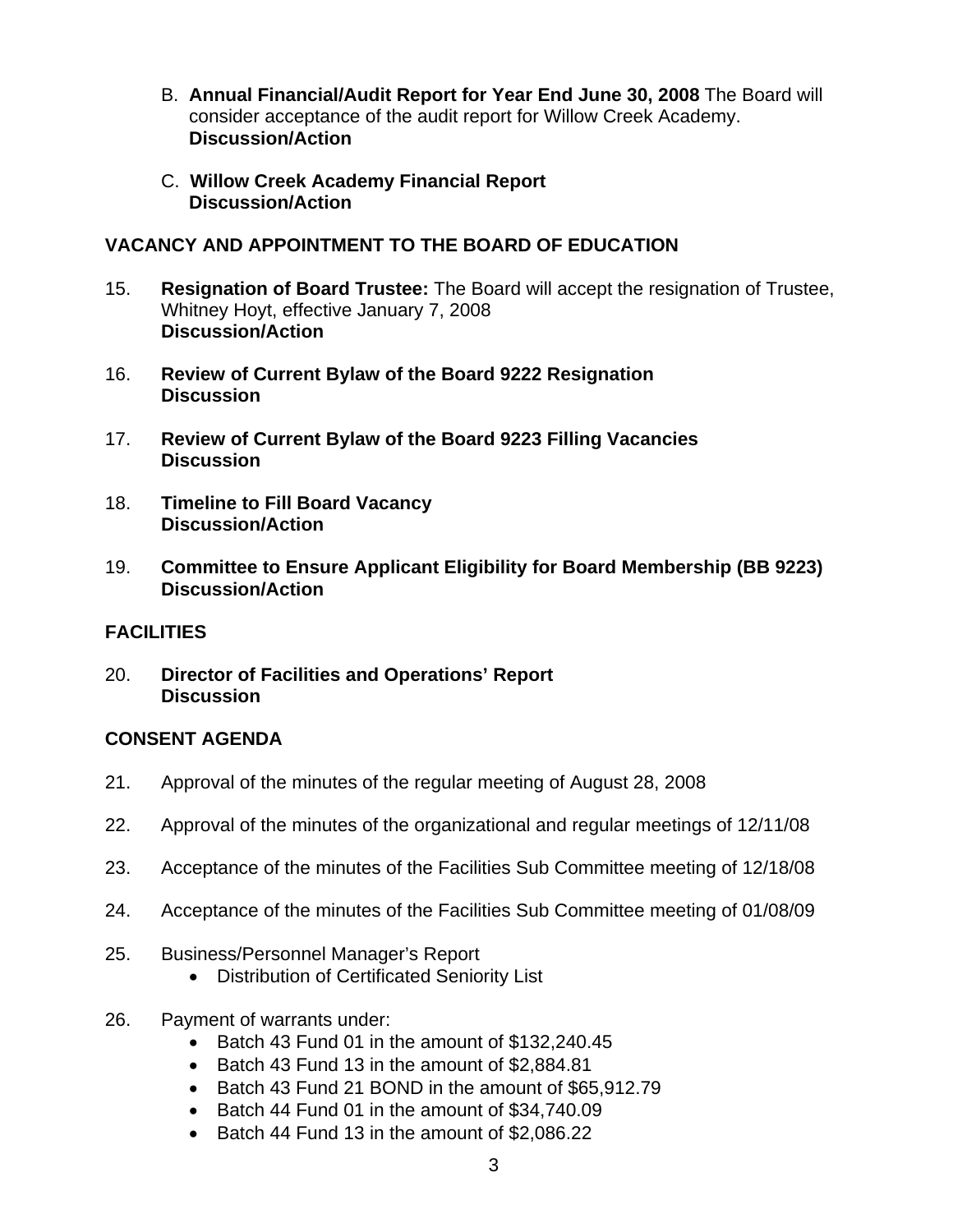- Batch 44 Fund 21 BOND in the amount of \$882,874.19
- Batch 45 voided
- Batch 46 Fund 01 in the amount of \$55,740.64
- Batch 46 Fund 13 in the amount of \$2,084.36
- Batch 47 Fund 01 in the amount of \$67,152.24
- Batch 47 Fund 13 in the amount of \$324.00
- Batch 47 Fund 21 BOND in the amount of \$447.76
- Batch 47 Fund 40 in the amount of \$1616.25
- Batch 48 Fund 01 in the amount of \$9,100.76
- Batch 48 Fund 21 BOND in the amount of \$35,626.84
- 27. Quarterly Report: Williams Act
- 28. Approval of

Field Trip: **Destination**: Muir Woods **Address**: Mount Tam Highway, Mill Valley **Date**: 01/27/09 **Teachers**: Cassidy/Horn **Grades**: 2 & 6  **Standards Supported**: Life Sciences 2a, 2b, 2c, 2d & 2e **Funding**: YMCA Grant **Cost**: No cost to District

- 29. Approval of Field Trip: **Destination**: Muir Woods **Address**: Mount Tam Highway, Mill Valley **Date**: 02/05/09 **Teachers**: Scullion/Caldwell **Grade**: 1  **Standards Supported**: Life Sciences 2a, 2b, 2c, 2d & 2e **Funding**: YMCA Grant **Cost**: No cost to District
- 30. Approval of Field Trip: **Destination**: Marin Theatre Company **Address**: Mill Valley, CA **Date**: 02/14/09 **Teachers**: Moore, Griffin, Nielsen, McDonald, Edney, Mitchell, Storek **Grades**: 7 & 8 **Standards Supported**: Writing applications 7.2.3: Students will write and research reports that pose relevant tightly drawn questions about the topic. Students will complete a project comparing and contrasting the civil rights movement in Africa. They will begin with colonialism and slavery and end with the election of the first black president. **Funding**: Targeted Instruction **Cost**: Bus only.
- 31. MLK MS Project change order #6 approved for \$10,722

# **ADMINISTRATIVE AND EXTERNAL**

- 32. **BP 7310 Naming a Facility**:First reading of proposed new Board Policy 7310 Naming a Facility **Discussion**
- 33. **President's Report Discussion/Action**
- 34. **Board Reports**: Members of the School Board will report on activities and information they wish to share. The Board may request that items be agendized and researched for presentation at future meetings.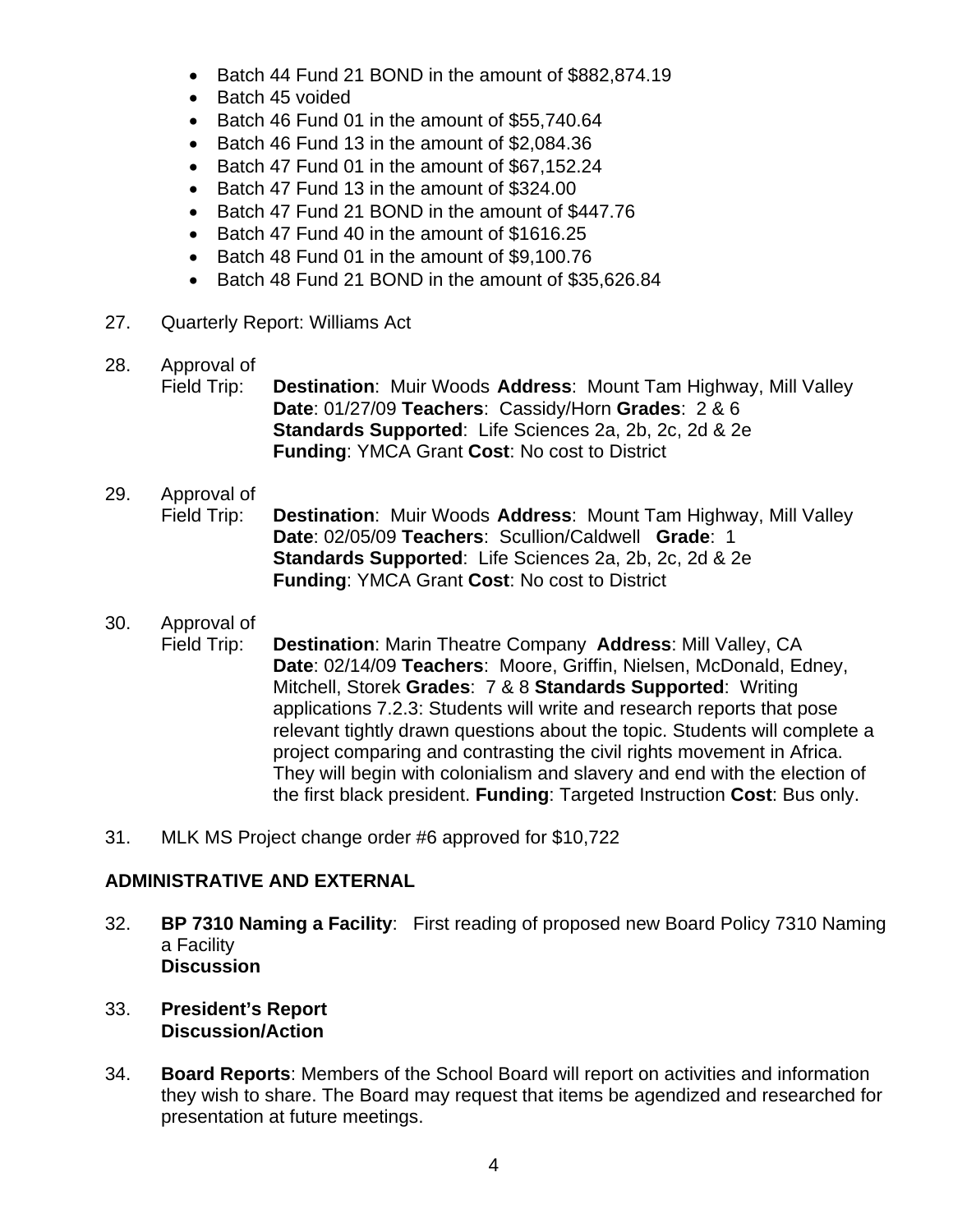#### **CORRESPONDENCE**

- 36. Letter dated December 30, 2008 from Orlando Lobo, Board President for Willow Creek Academy regarding request for Proposition 39 Facilities for the 2009/2010 school year
- 37. Letter dated January 15, 2008 from Dr. Debra A. Bradley regarding Willow Creek Academy request for facilities for the 2009/2010 school year
- 38. Letter dated January 15, 2009 to Mr. Mark Trotter, President, from the Marin County Office of Education regarding their completed review and analysis of the District's First Interim Report

### **ADJOURNMENT**

**Backup materials for items on this agenda are available for review in the Superintendent's Office** 

**Americans with Disabilities: The Sausalito Marin City School District adheres to the Americans with Disabilities Act. Should you require special accommodations, or more information about accessibility, please contact the District Office at 415-332-3190. All efforts will be made for reasonable accommodations**

#### **FUTURE DISTRICT BOARD MEETING DATES**

All meetings are held at the District Office, 630 Nevada Street, Sausalito at 7:00 pm unless otherwise noted. **\***The first meeting date of each month will be allocated to, additional special meetings on bond and facilities issues, special meetings, community forums, etc. as needed. The only or second meeting date of each month will be allocated to regular board meetings.

| February 26<br>March $12^*$ | One meeting in February due to mid-winter recess |
|-----------------------------|--------------------------------------------------|
| March 26                    |                                                  |
| April 23                    | One meeting in April due to spring recess        |
| May $14^*$                  |                                                  |
| May 21                      |                                                  |
| June 11                     | Two meetings in June                             |
| June 23                     | Tuesday                                          |
| July 23                     | One meeting due to summer break                  |
| August 13*                  |                                                  |
| August 27                   |                                                  |
| September 10*               |                                                  |
| September 24                |                                                  |
| October 8*                  |                                                  |
| October 22                  |                                                  |
| November 19                 | One meeting in November due to holidays          |
| December 10                 | One meeting in December due to holidays          |
|                             |                                                  |

#### **UPCOMING EVENTS/IMPORTANT DATES**

January 26 Professional Development-Student Free Day